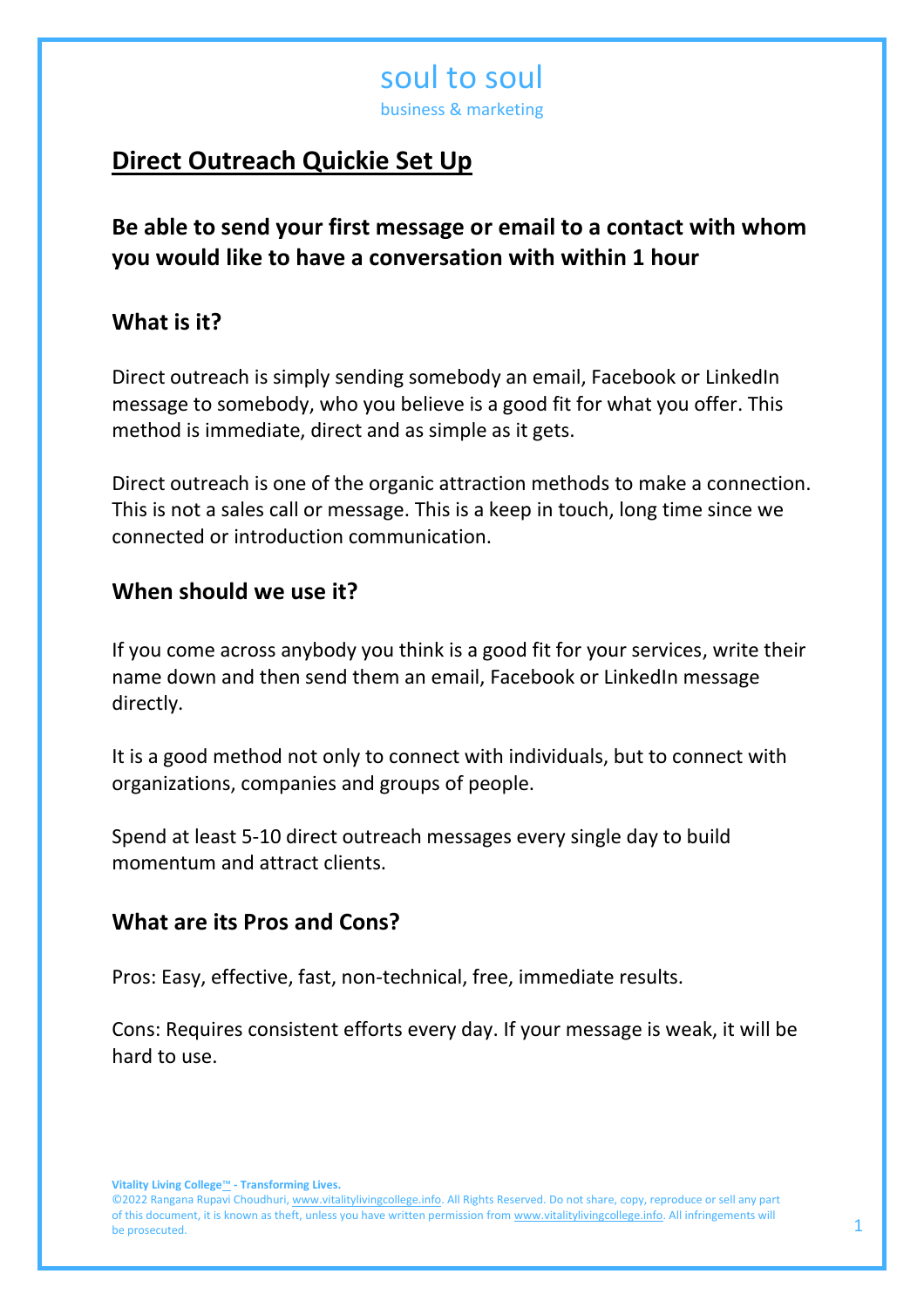business & marketing

### **What are the different types of direct outreach methods?**

Direct outreach methods can be formal or informal, for example, see below.

| <b>DIRECT METHODS</b> | Informal               |
|-----------------------|------------------------|
| Formal                | • Hello hi             |
| A booked appointment  | • Want to chat         |
| $\bullet$             | • A comment            |
| • An email            | • Informal message     |
| • A formal message    | • A phone conversation |

With keep in touch messages, here are some tips to bear in mind:



**Vitality Living College**™ **- Transforming Lives.**

©2022 Rangana Rupavi Choudhuri[, www.vitalitylivingcollege.info.](http://www.vitalitylivingcollege.info/) All Rights Reserved. Do not share, copy, reproduce or sell any part of this document, it is known as theft, unless you have written permission from <u>www.vitalitylivingcollege.info</u>. All infringements will **channel in the system of the system of the system**  $\overline{\textbf{2}}$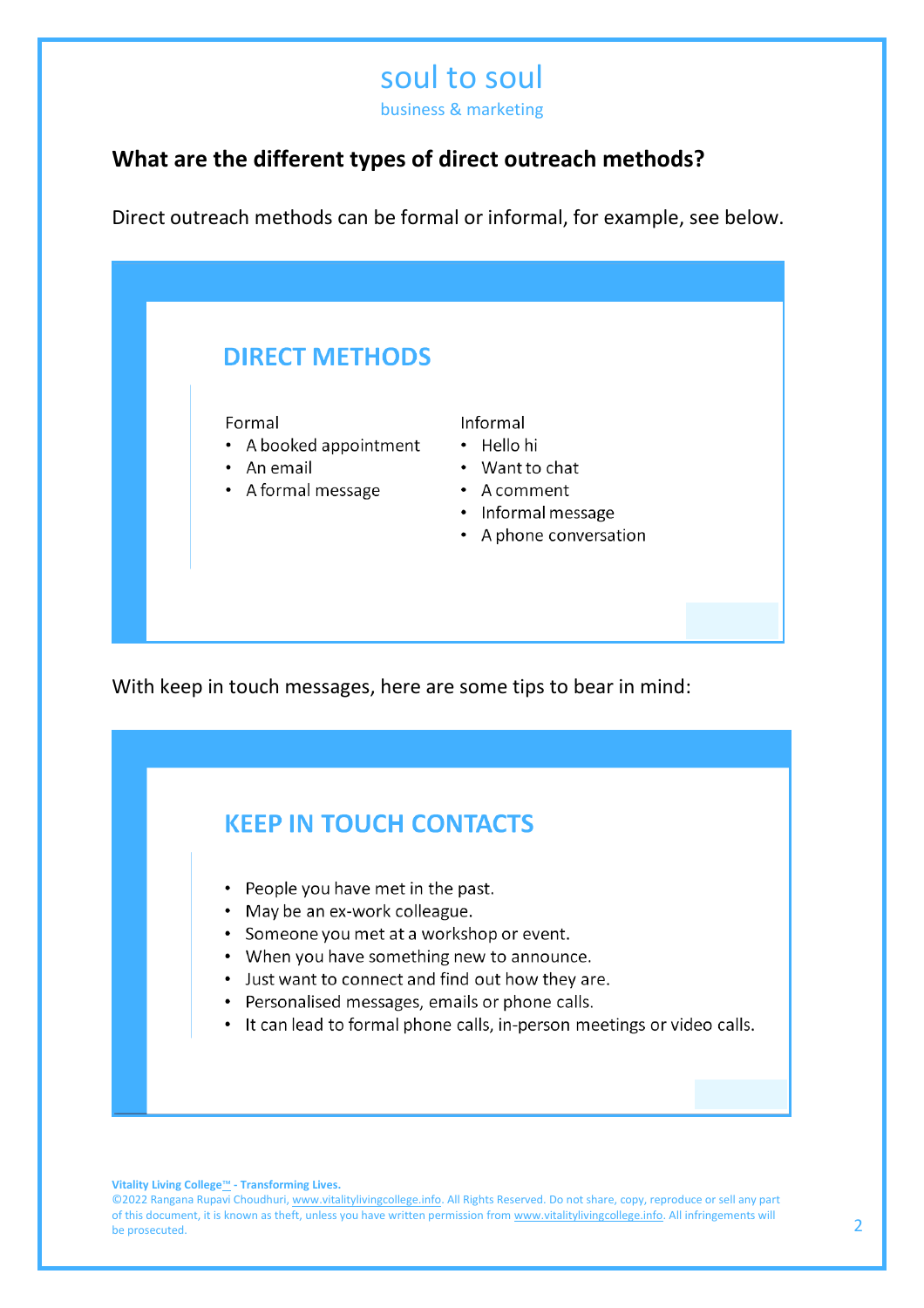business & marketing

You can also complete introductory messages followed up with a phone conversation. Below is a case study of a lady who came back after being on maternity leave, and how she attracted clients through the Chamber of Commerce.

## **INTRODUCTION CALLS**

Introduction emails and followed up by phone call

"I sent a one-page letter mentioning that I was also chamber member and discussed how I helped businesses like theirs improve their marketing. Then I followed up by phone to introduce myself. On the call, I reiterated how I helped my clients and asked them about their business and marketing. Nobody hung up on me and I had a lot of great conversations. As we wound down I suggested a face-to-face meeting and most people said yes (somewhat to my surprise)! Even better, most of those meetings resulted in securing a new client. I remember how one of these clients mentioned how naturally and spontaneously this had happened. Nobody had ever called her like this before!"

You can use this method if you have moved from one city to another and want to introduce yourself.

#### **What's the flow for an email or message?**

- 1. Begin with the subject with their name and a result-oriented headline.
- 2. Address them as Dear, Hey, Hi and then their name. Adjust based on the method of communication, designation of person and use titles if they have a title. Those who use their titles are significant-driven and you can have a much quicker rapport. Facebook and Instagram are informal. LinkedIn and Email are more formal. WhatsApp messages depend on who the message is for.
- 3. You can ask them how they are today or skip it, and move straight to the main content.

**Vitality Living College**™ **- Transforming Lives.**

©2022 Rangana Rupavi Choudhuri[, www.vitalitylivingcollege.info.](http://www.vitalitylivingcollege.info/) All Rights Reserved. Do not share, copy, reproduce or sell any part of this document, it is known as theft, unless you have written permission from <u>www.vitalitylivingcollege.info</u>. All infringements will **SALL CONT CONT (2008)**<br>be prosecuted.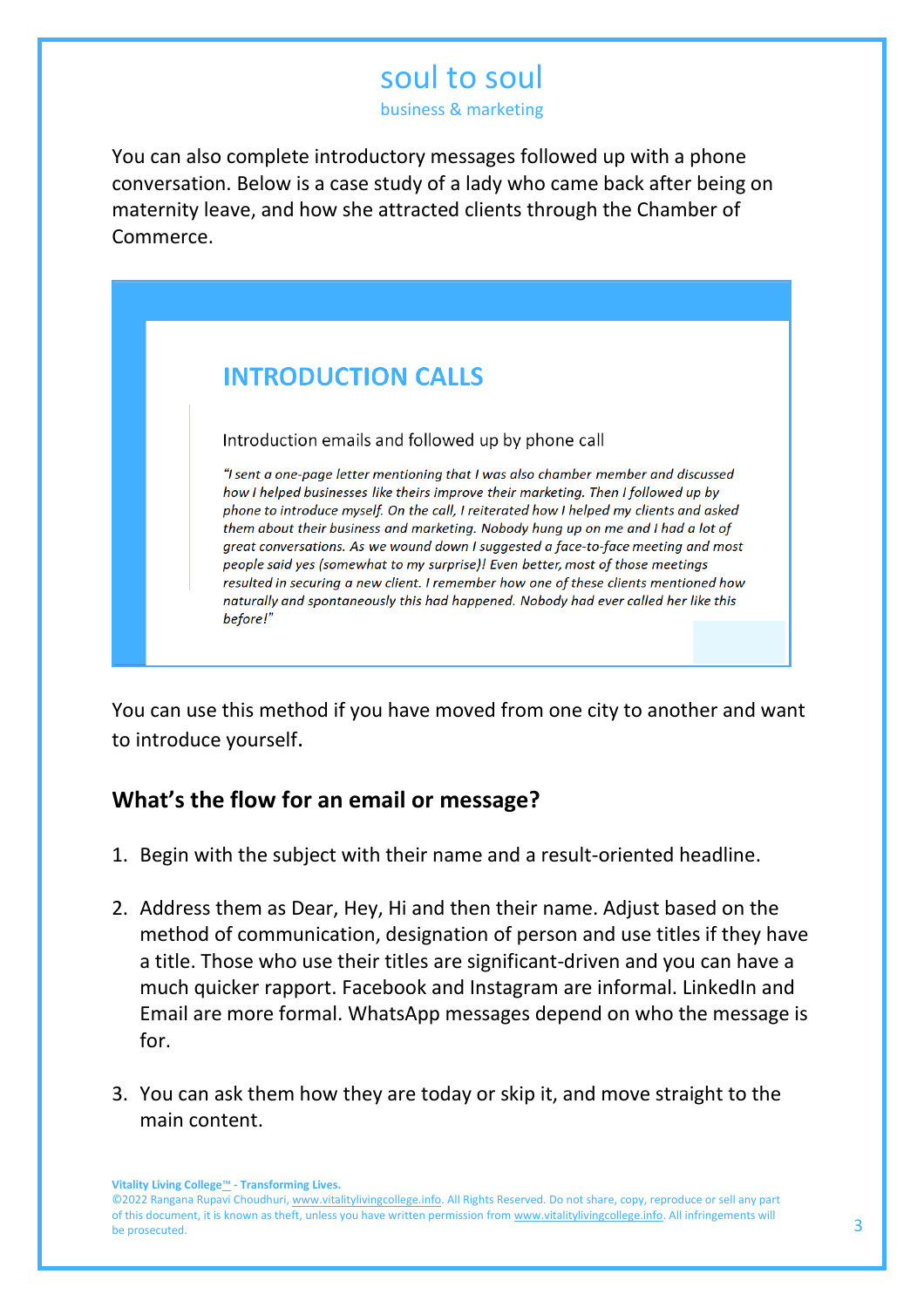business & marketing

- 4. Then add a sentence on something that engages them. Make it about them. Make it genuine, honest and authentic. It better not to send a message to someone if you do not believe it. Maybe you refer to a post they had written, a comment they had or maybe a message you noticed. *In some cases, if the email is to an HR person, then refer to the company they work for and what they do and how it's great. The first step of influencing is to match and mirror (use their words), and the next step is to notice what you love about them.*
- 5. Then share what your area of expertise is and how you help people.
- 6. Empathize with their situation and how you can help or have helped others. Keep your language simple and easy to understand as the purpose is to peak curiosity to get them on a call with you or invite them to a free introductory event, live group call or webinar. If unsure, a quick chat or conversation is the best place to begin with, sending them a zoom/google meet link or Calendly booking link. If it's just a quick chat, you do not want to have questions for them. Keep it simple to lower the barriers for them, to get on a call with you. For a message to an organization or company, paint the picture in one sentence about how you can help them, give them an irresistible offer to get your foot in the door. They receive many emails and messages daily. Yours has to stand out.
- 7. If you have relevant case studies, just add them in one sentence. Do not add more than 2-3. They must be short.
- 8. Then ask for a quick chat or if they are ready straight away, then give the zoom link. You can also wait for them to reply and then book an appointment manually or using the Calendly link. Adjust being formal or informal based on who the communication is with.
- 9. Add your name at the bottom and your main contact details (not too many as it overwhelms and confuses – keep it simple). When sending an email, a small picture is a fabulous idea as it puts a face to a name and is much more connecting. This is one of the tips I would share with final year students when submitted their covering letter and CV for a job.

<sup>©2022</sup> Rangana Rupavi Choudhuri[, www.vitalitylivingcollege.info.](http://www.vitalitylivingcollege.info/) All Rights Reserved. Do not share, copy, reproduce or sell any part of this document, it is known as theft, unless you have written permission from <u>www.vitalitylivingcollege.info</u>. All infringements will **AUC 2006** 4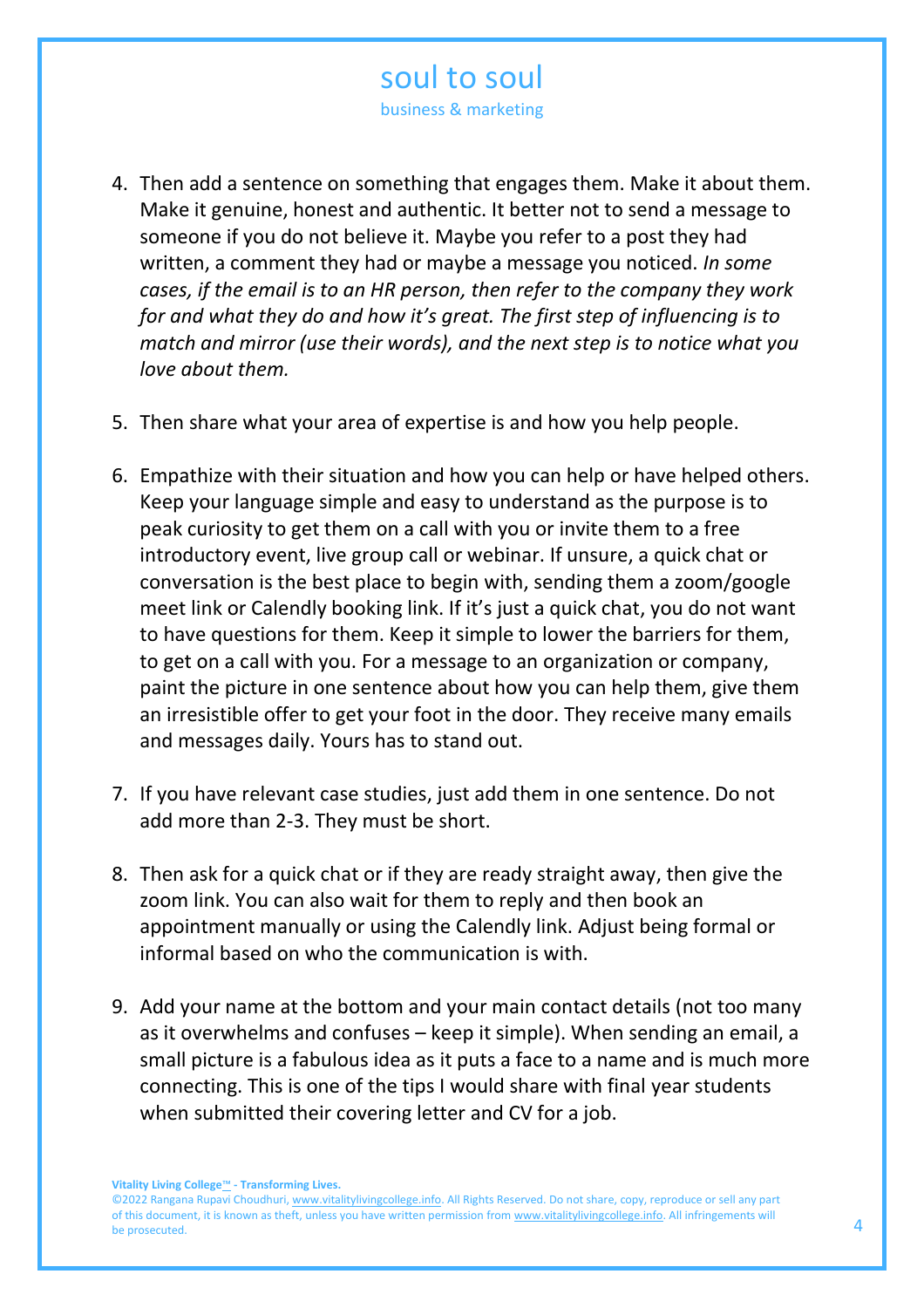business & marketing

10. Once completed, bless the message and send. I always bless each message that it might reach the person and communicate heart to heart, and that the message may make the person's day and get them to connect. Then I surrender all attachment and let it be.

Example of an E-mail or Message

For individuals who posted a comment or post and you have friended them

Subject: [NAME – RESULT ORIENTED HEADLINE]

Hey NAME,

Thank you so much for accepting my friend request.

How are you today?

I noticed you were seeking help with XXX from your post or message.

My area of expertise is helping XXXX to XXXX by XXXX.

I understand your situation having been through it myself/ help other people with the same challenge/goal have some things I'd love to show you which I'm sure will help/support you to XXXX.

[If you have relevant case studies, share 2-3 of them here. Short sentences, too much content puts people off]

When will be good to have a quick 15-minute chat?

In case you are ready straight away I can speak on zoom/google meet now. I will send you a private link where we can have a quick chat.

YOUR NAME YOUR PICTURE (For e-mail messages) (Include phone number etc. in the footer or Calendly link with no survey questions)

**Vitality Living College**™ **- Transforming Lives.**

©2022 Rangana Rupavi Choudhuri[, www.vitalitylivingcollege.info.](http://www.vitalitylivingcollege.info/) All Rights Reserved. Do not share, copy, reproduce or sell any part of this document, it is known as theft, unless you have written permission from <u>www.vitalitylivingcollege.info</u>. All infringements will **SULF 2006**<br>Be prosecuted.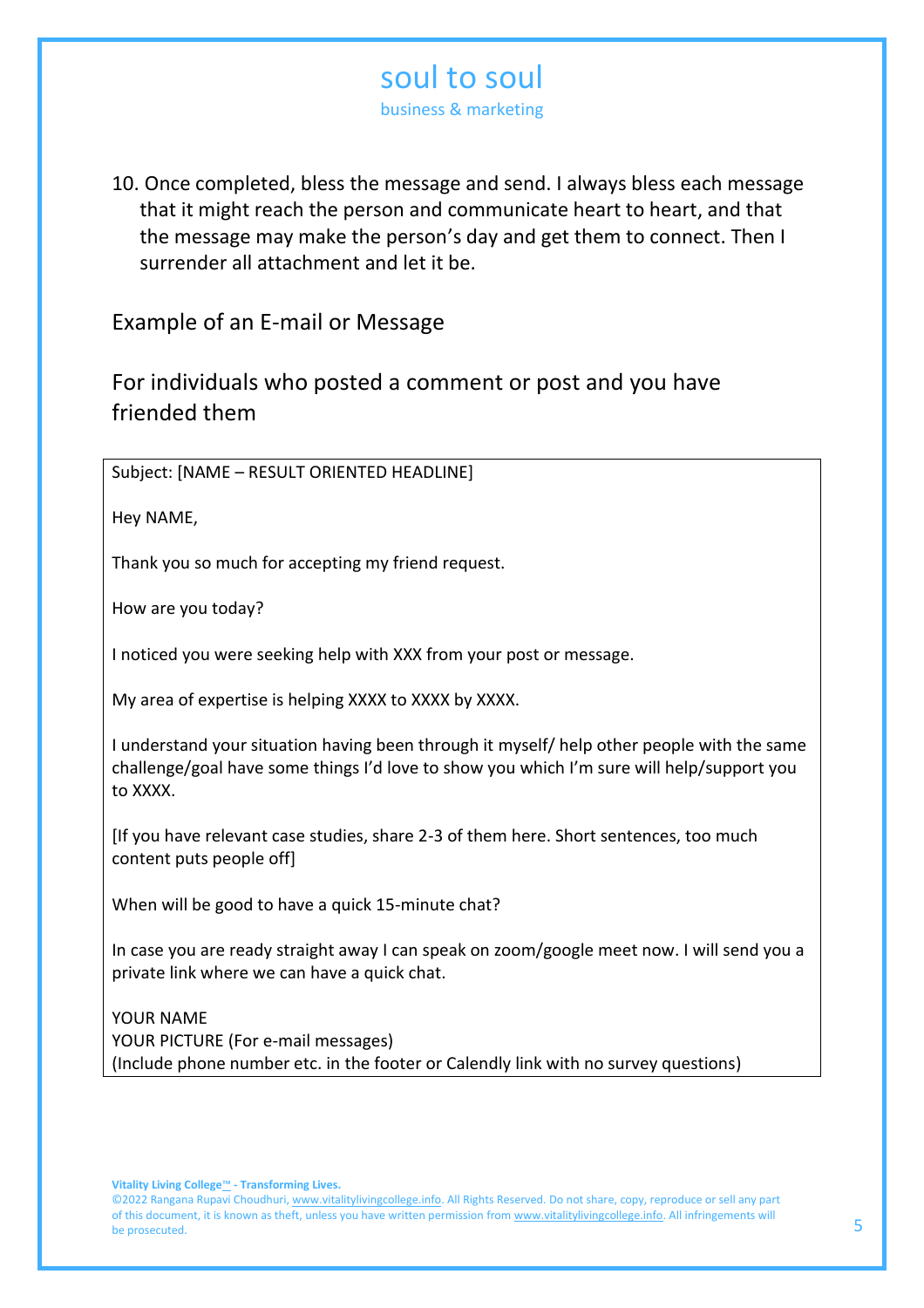business & marketing

#### For HR professionals who have a fit for what you have to offer

Subject: [NAME – Improve Work from Home Productivity]

Dear NAME,

Thank you so much for accepting my connection request.

I noticed you are Head of HR for XXXX and from your post you are seeking ways to increase productivity for employees working from home.

One of my areas of expertise is helping work from home employees to feel motivated through short 30-minute training programs that get them to increase their productivity. I am offering a 30-day complimentary pilot program with a weekly 30-minute training session.

When will be good to have a quick 15-minute conversation to explore if I can help you and your organization?

YOUR NAME Your PICTURE (Include phone number and email)

#### An HR professional sending a direct outreach message

While it has typos (which I do not recommend), it's an example of a direct outreach message.

While a good message begins with all about here, however, if you are a trainer there is a potential offer in the message which will attract attention. She could just reverse the sequence.

Spelling the name of the person wrong is a big no. She is asking permission to approach the trainer which is a good approach.

<sup>©2022</sup> Rangana Rupavi Choudhuri[, www.vitalitylivingcollege.info.](http://www.vitalitylivingcollege.info/) All Rights Reserved. Do not share, copy, reproduce or sell any part of this document, it is known as theft, unless you have written permission from <u>www.vitalitylivingcollege.info</u>. All infringements will **channel in the state of the state of the state** of **c**<br>be prosecuted.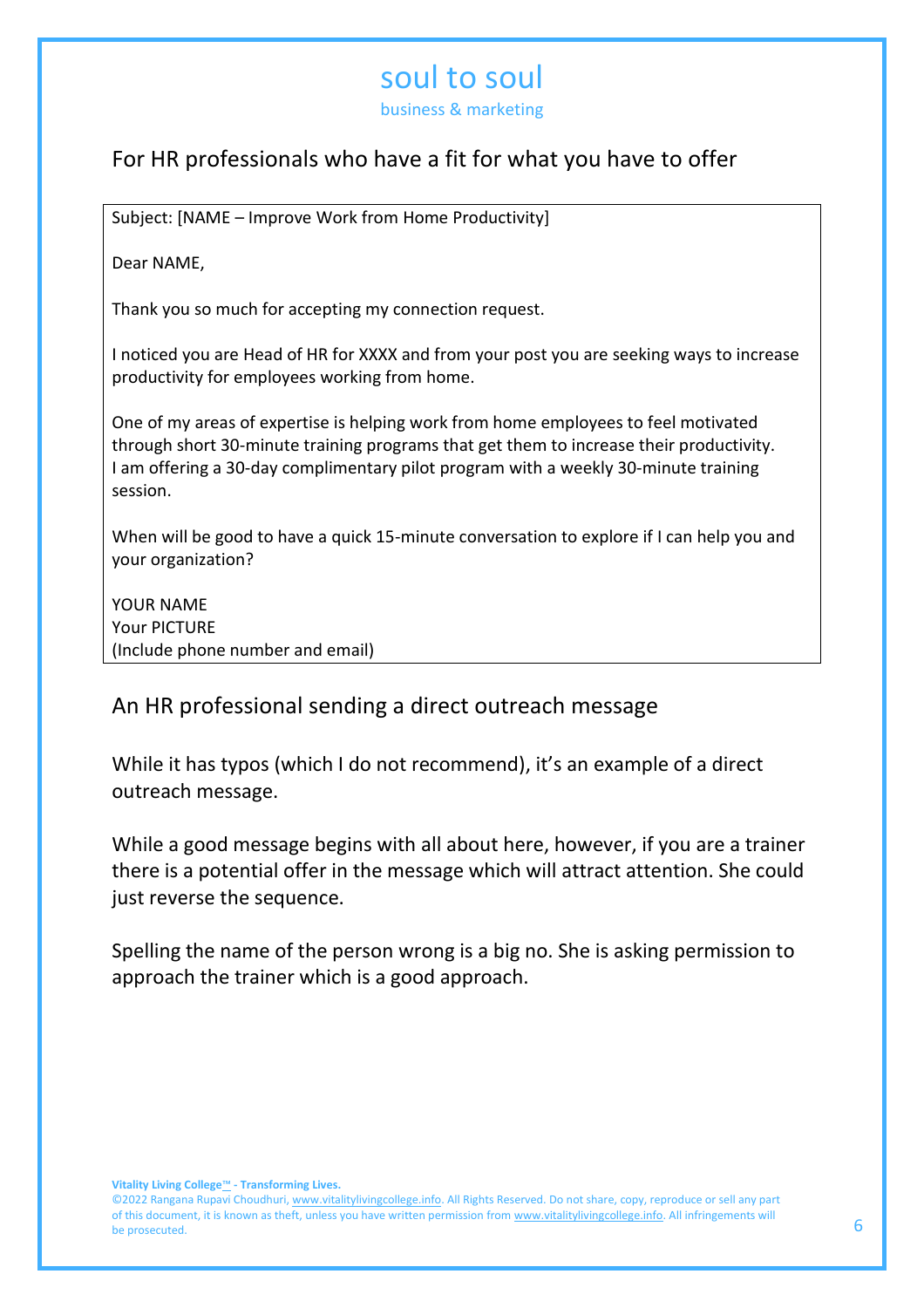business & marketing

19 MAY, 12:02 PM

Hi,

Trust you're doing well. We've introduced learn from home programme for all our employees at the company I work. Considering the current situation, we're looking at no cost experienced Leaders to conduct byte size online(zoom) sessions for our employees, topics could be life lessons, motivational topics.

Wanted to check if Dr.Chaudhari could be approached for this?



Thank you

#### **What not to do?**

Send a message without your name or the context of how you are connected. A picture helps.



#### **Vitality Living College**™ **- Transforming Lives.**

©2022 Rangana Rupavi Choudhuri[, www.vitalitylivingcollege.info.](http://www.vitalitylivingcollege.info/) All Rights Reserved. Do not share, copy, reproduce or sell any part of this document, it is known as theft, unless you have written permission from <u>www.vitalitylivingcollege.info</u>. All infringements will **channel in the content of the content of the content**<br>be prosecuted.